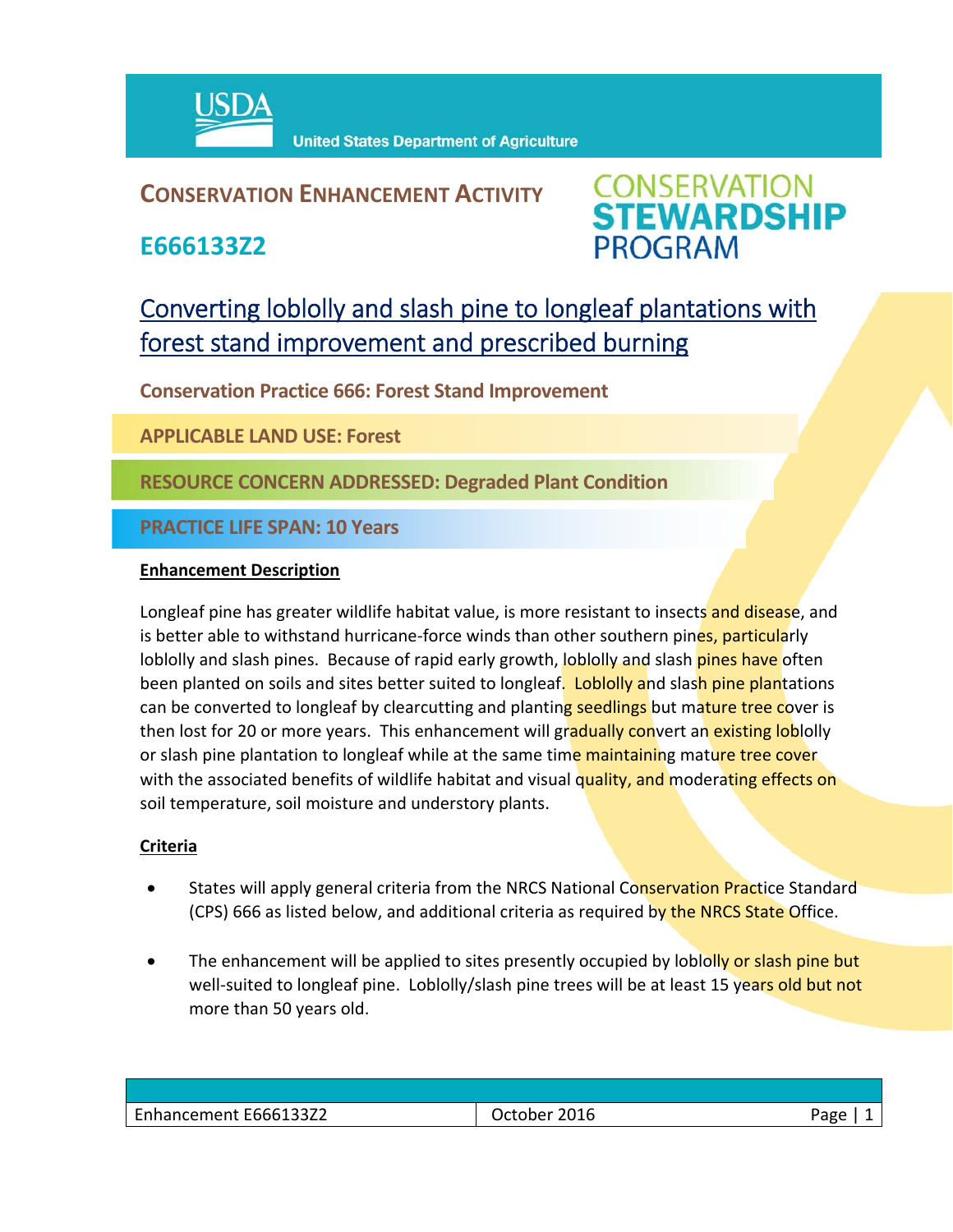

 Locate any existing openings in the loblolly/slash plantation and enlarge them to an average of ½ acre (166 feet in diameter). Create additional ½ acre openings, if needed, until about 20% of the plantation is in ½ acre openings.



- Thin the remaining portions of the plantation, removing about 40% of the trees per acre or leaving a residual basal area of 60 sq. ft., whichever results in the greatest residual basal area. Reserve the most vigorous dominant trees with the best crown ratios.
- In the openings, apply appropriate site preparation and plant containerized longleaf pine seedlings as early in the planting season as possible at a rate of approximately 600/acre (6 x 12 or 7 x 10).
- Apply prescribed fire at 2-year intervals to control competing vegetation, especially loblolly/slash pine seedlings.
- Repeat the steps above at 10 year intervals, enlarging existing openings or creating new  $\frac{1}{2}$  acre openings across another 20% of the plantation and thinning the remaining timber as described above. Plant seedlings and burn as above.
- An uneven-aged longleaf pine stand will be the final result when the last loblolly/slash trees are cut, with a 40-year difference between the youngest and oldest longleaf trees.
- It is assumed that each timber harvest will be commercial, so no financial assistance is offered for the cutting and removal of timber.
- Refer to WIN-PST criteria in NRCS Conservation Practice Standard (CPS) Code 595, Integrated Pest Management, and comply with applicable State and local laws if an herbicide will be used.
- Time tree felling to avoid buildup of insect or disease populations.
- Implement forest stand improvement activities in ways that avoid or minimize soil erosion, compaction, rutting, and damage to remaining vegetation, and that maintain hydrologic conditions.

| Enhancement E666133Z2 | 2016<br>October | Jage |
|-----------------------|-----------------|------|
|                       |                 |      |